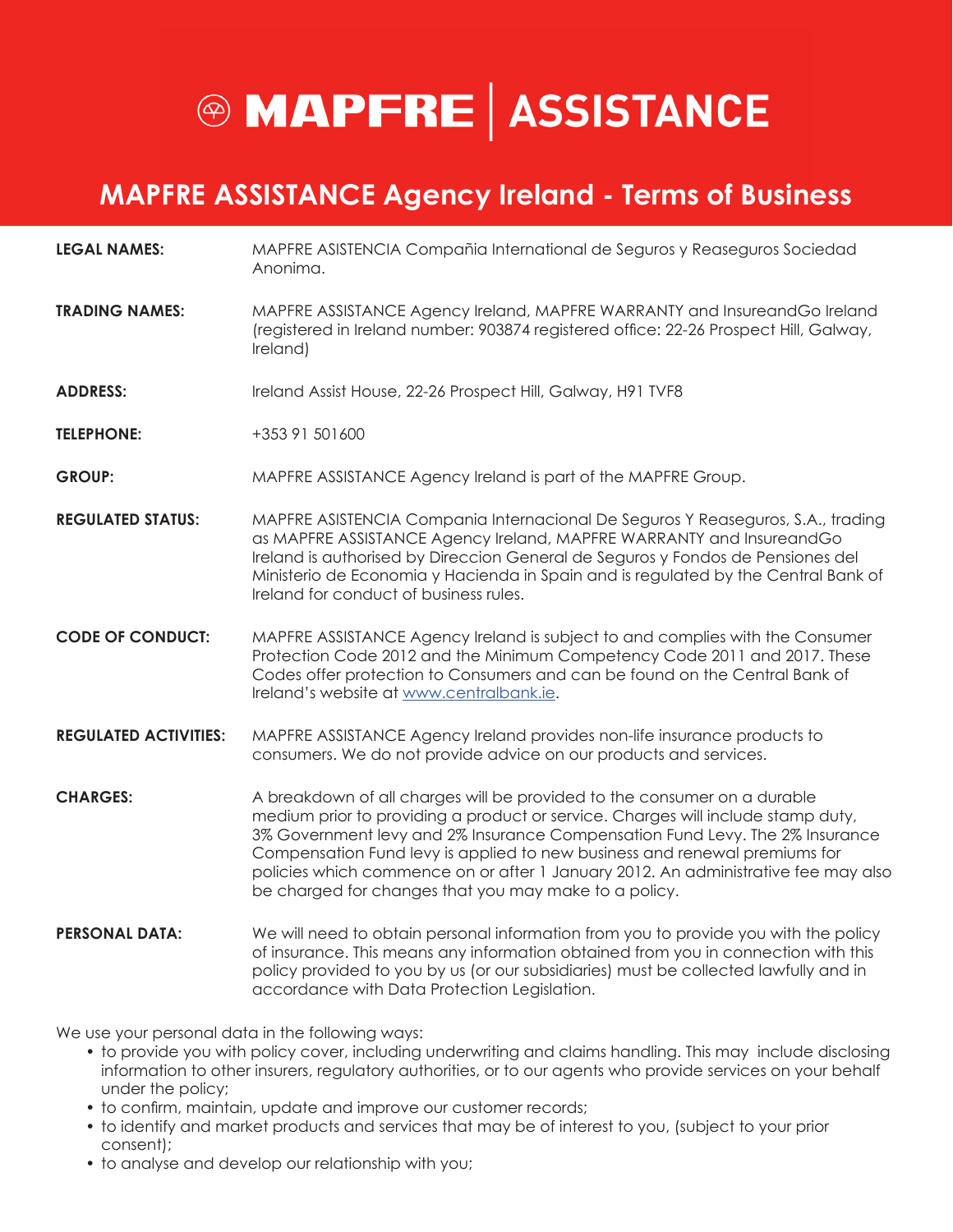

#### **MAPFRE ASSISTANCE Agency Ireland - Terms of Business**

- to help in processing any applications you may make;
- to carry out studies of statistics and claim rates;
- for the analysis and the prevention of fraud;
- for the analysis and the prevention of payment defaults.

Where you have given your consent, we may share some of your personal information with our partner companies or companies within our group so that they can provide you with information about other products, services and promotions that may be of interest to you by letter, telephone, SMS or e-mail. We will only disclose your personal information to third parties if:

- it is necessary for the performance of your policy of insurance with us;
- you have given your consent, including marketing consent; or
- such disclosure is required or permitted by law.

You can change your mind about marketing consent at any time by contacting our Data Protection Officer, Ireland Assist House 22-26 Prospect Hill, Galway or email: DPO.IRELAND@mapfre.com.

We deal with third parties that we trust to treat our customers' personal information with the same stringent controls that we apply ourselves.

You are entitled on request to receive a copy of the personal information we hold about you. This will be information that you have given us during your policy. If you would like a copy of your information, please contact our Data Protection Officer, : Ireland Assist House, 22-26 Prospect Hil, Galway . Email: DPO.IRELAND@ mapfre.com. We keep records of any transactions you enter with us or our partner companies for up to six years. This is to enable a response to all claims under the policy, validation of policy cover, any enquiries, complaints or disputes that arise in that period and to comply with our legal and regulatory requirements.

- **CONFLICTS OF INTEREST:** It is the policy of MAPFRE ASSISTANCE Agency Ireland to avoid any conflict of interests when providing products or services to our consumers. However, where an unavoidable conflict of interest arises, we will advise you of this in writing before proceeding to provide any service. If you have not been advised of any such conflict, you are entitled to assume that none arises.
- **CONSUMER DEFAULT:** It is your duty to pay the premium on time in accordance with the terms of the contract and any agreed payment schedule. Failure to pay your premium or part thereof may lead to your policy being revoked or cancelled. It may also lead to claims being declined.

**DUTY OF DISCLOSURE:** The information we request from you is material to our assessment of your insurance needs, to our decision to accept the risk and on what terms, and to the calculation of the premium. You must answer all questions that we ask honestly and with reasonable care.

> Failure to provide accurate information could invalidate some or all of the cover available under the policy, or affect the outcome of future claims. We may refuse a claim if there has been a material change to the information provided when setting up the policy, and the change is to such an extent that we would not have agreed to accept the risk.